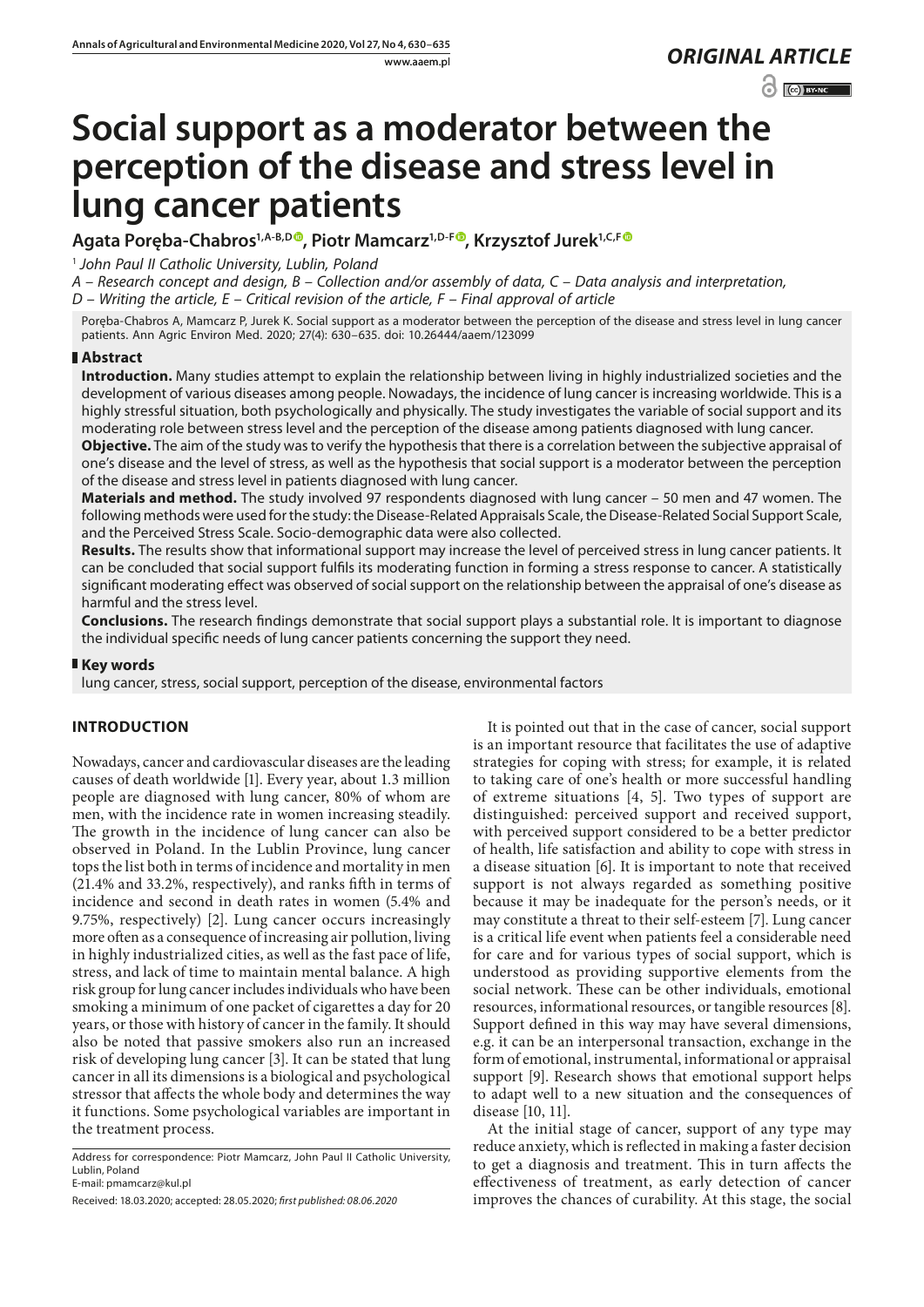network may have a motivating effect on an individual [12, 13]. Other studies point to the relationship between an increase in social support and the perceived sense of security, as well as the reduction of anxiety and alienation among women suffering from breast cancer [14]. Studies also reveal a positive correlation of this variable with the occurrence of post-traumatic growth, which is understood as positive personality changes [15, 16]. It is also emphasised that in the case of lung cancer, support from medical personnel is of great importance [17]. This support is defined as actions that are undertaken by nurses or doctors, in order to minimize or alleviate the physical symptoms of the disease. Lung cancer patients attach great importance to emotional and informational support, both from the family and from the medical staff [18].

Studies among women suffering from breast cancer have shown that social support plays the role of a moderator. Researchers have proposed a model in which social support modifies the perception of cancer experience in some way [19]. The results of the extensive meta-analysis of the role of social support in functioning of cancer patients have shown that it is an essential source of coping, often related with positive adaptation and well-being of patients [20]. Important factors that moderate the above correlations include: type of support, cancer type, time period when support is obtained, level of stress felt, and the people providing support. The results of longitudinal studies conducted among cancer patients by Scrignaro, Barni and Magrin show that social support strengthens the mental well-being and positive changes by enabling patients to re-interpret their situation, increasing their sense of control, and stimulating cognitive processes and search for the meaning of life [21]. On the other hand, Lee et al proved that social support may be indirectly related to the occurrence of depression symptoms in women after mastectomy [22].

According to the buffer hypothesis, the perceived social support reduces or eliminates the negative effect of stress on the subject's health or well-being [23]. Cancer deprives patients of the opportunity to realise themselves in many social roles, including family and professional roles. The inability to work and worse financial situation may also generate stress. Studies on the quality of life among lung disease patients under palliative care have shown that such patients often give up their work and keep interpersonal contacts to a minimum [24]. Acting as a buffer, support does not directly affect either the stress factor or the well-being of the subject. However, it modifies (moderates) the relationship between these variables. This means that the link between stress and health depends on the level of social support.

Richard Lazarus, who is believed to be the world's most cited researchers on psychological stress, emphasised the importance of the situational context and the relationship that an individual has with the environment. He introduced the term 'transaction' to highlight that in a stressful situation an individual and the environment are treated as a current situational context and are inseparably connected. He defined stress as the relationship of an individual with the environment that was considered to be resource-damaging and dangerous to their well-being [25]. Lung cancer patients experience stress from the very beginning of the illness. The uncertainty of their situation, frequent stays in hospital, and physical weakness increase psychological stress [26]. Hospitalization often gives rise to negative

emotions which result from a large amount of information, often incomprehensible, received by patients [27]. While adapting to a new and unknown situation, patients are under stress that threatens their mood [28]. The attempts made by researchers to explain the relation between health and stress can be categorised into two approaches. The first focuses on the question how stressors negatively influence our body and health, while the other explains what predispositions an individual has to maintain health [29]. The influence of stress on the person's health depends on many individual resources. Social resources are among those resources that modify the cognitive appraisal of stress and the way stress is experienced [30]. It should be emphasised that making use of these resources depends on the relationship between the constancy and repetitiveness of response patterns to various factors generating stress and the individual's activity.

The perception of the disease, which is referred to as the cognitive representation of the disease, affects patients' behaviour, thus expanding their ability to adapt [31, 32]. It is emphasised that the subjective appraisal of one's disease also depends on the team of professionals providing treatment, who attribute specific values to collected information and determine treatment [33]. Under their influence, patients develop their own representation of the disease [33]. This cognitive element is rooted in the concept of Lazarus and Folkman [28]. Cognitive appraisal consists of primary appraisal, i.e. interpretation of a given situation, and secondary appraisal, which involves activating the possibilities for coping with this situation. In the primary appraisal, a situation can be classified into three categories; namely, it can be considered to be a threat, harm/loss, or a challenge, which in turn determines employing specific coping strategies [31]. Disease is perceived as a threat when it is believed to harm the individual's well-being. It is interpreted as harm/loss when a person feels deprived of something. On the other hand, when an individual is convinced that it may bring some profit/gain, it is viewed as a challenge [28]. It is believed that the information from both the primary and secondary appraisal makes up a specific cognitive structure, which is based on life experience [34]. This cognitive structure is shaped through interactions between past experiences, information obtained from doctors and other patients, and information from the mass media.

In his research on the perception of illness, Lipowski described different ways of interpreting illness and illnessrelated behaviours [34, 35]. In his opinion, illness can be interpreted as an interruption, loss, relief, gain or value [32, 34, 36]. Illness as an interruption is understood as a difficult situation that must be combated by all available means. Viewing illness as a loss is connected with the feeling of lack of control and the inability to influence the situation, and may result in depression and resignation. Interpreting illness as some value helps to build a certain distance between what is mundane and what is spiritual. This leads to a change in attitudes and beliefs. Finally, illness may be seen as a gain, a situation when patients can satisfy their need to be cared for and receive attention from others. Acceptance, i.e. accepting specific changes in life, is a determinant of adaptation to illness. It affects the way patients perceive themselves and their self-esteem, and it may concern appearance, intellectual abilities, character, emotional maturity, interpersonal contacts and life aspirations [37]. Research shows that people who accept their illness take up the struggle to recover and experience less negative emotions [38].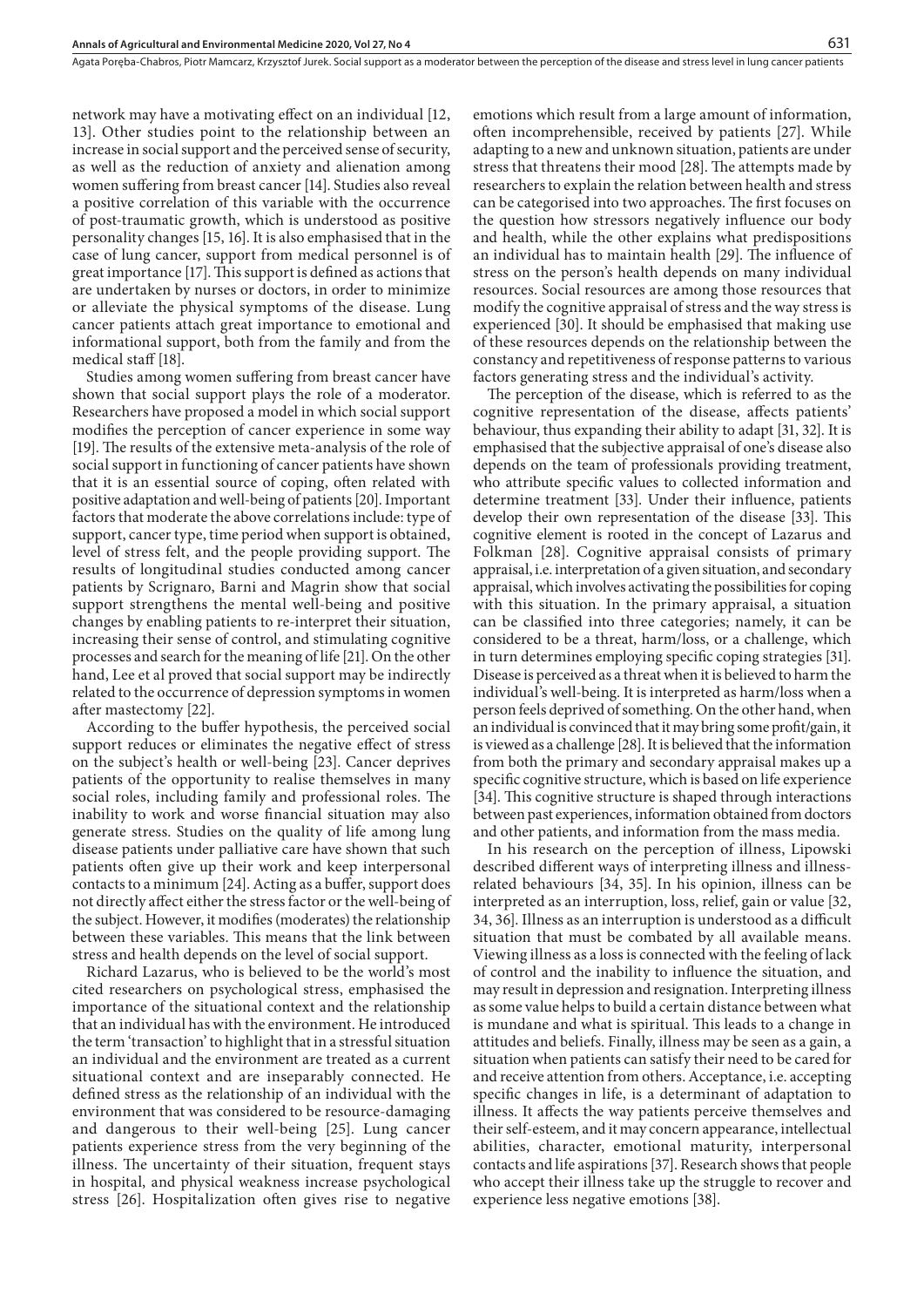Research findings indicate that there is a strong correlation between the appraisal of one's disease and the process of adapting to it; on the basis of this correlation, it is possible to determine the stress level [39]. Adaptation to the disease is elicited by emotions that differ depending on the subjective meaning attributed to the disease. Cognitive appraisal forms the basis for developing emotional reactions, and influences the choice of strategies used to cope with stress, lowering or increasing stress level [40]. On the basis of the literature and results of other studies, a hypothesis was formulated regarding the correlation between the appraisal of the disease and stress level in lung cancer patients.

#### **OBJECTIVE**

The aim was to verify the following hypotheses: Hypothesis 1) There is a correlation between appraisal of the disease and stress level in lung cancer patients. Hypothesis 2) Social support moderates the correlation between the appraisal of the disease and stress levels in lung cancer patients.



#### **MATERIALS AND METHOD**

**Respondents and procedure.** The research was conducted in the Department of Pneumonology, Oncology and Allergology at the Independent Public Clinical Hospital No. 4 in Lublin, Poland, and involved patients diagnosed with lung cancer. The results obtained from 97 respondents, including 50 men (51.5%) and 47 women (48.5%), were examined. The respondents' ages ranged from 35–84 (SD: 7.822), average age – 64.84. In terms of their education, the majority completed secondary education (41%, 40 respondents), followed by those with vocational education (29%, 28 respondents), and then by those with primary (15%, 15 respondents) and higher education (13%, 13 respondents). The situation of respondents varied in terms of time since diagnosis, severity of diagnosis and stage of treatment. They were asked only about lung cancer, any previous illnesses or medical problems were not taken into consideration. The questionnaire was administered individually in direct contact with the patients. Participated in the survey voluntarily, after giving consent. A face-to-face meeting with each patient during which the questionnaire data was collected, lasted 30–60 minutes.

**Measurement of variables – Appraisal of the disease.** The Disease-Related Appraisals Scale (DRAS) developed by Steuden and Janowski [34] was used to measure the subjective perception of the disease. This is a questionnaire tool that tests the subjective meanings attributed by patients to their disease, consisting of 47 statements to which the respondents mark their answers on a 5-point scale: 5 – yes and 1 – no. The raw scores are converted into sten scores. Statistical analyses showed that the internal reliability  $(a)$  on particular scales ranged from 0.64–0.87. Correlations between scales were independent.

|  |  |  | <b>Table 1.</b> Characteristics of the research groups |  |  |  |  |  |  |  |  |
|--|--|--|--------------------------------------------------------|--|--|--|--|--|--|--|--|
|--|--|--|--------------------------------------------------------|--|--|--|--|--|--|--|--|

| Variable            |                       | N  | $\frac{0}{0}$ |
|---------------------|-----------------------|----|---------------|
|                     | Male                  | 50 | 51.5          |
| Gender              | Female                | 47 | 48.5          |
|                     | Total                 | 97 | 100.0         |
|                     | Yes                   | 48 | 49.5          |
| Smoking tobacco     | No                    | 49 | 50.5          |
|                     | Total                 | 97 | 100           |
|                     | Non-small cell cancer | 81 | 83.5          |
| Type of cancer      | Small cell cancer     | 16 | 16.5          |
|                     | Single                | 4  | 4.1           |
|                     | Married               | 68 | 70.1          |
| Marital status      | Widower / Widow       | 19 | 19.6          |
|                     | Divorced              | 6  | 6.2           |
|                     | Total                 | 97 | 100.0         |
|                     | Village               | 38 | 39.2          |
|                     | Small town            | 18 | 18.6          |
| Place of residence  | Medium-sized city     | 14 | 14.4          |
|                     | Big city              | 28 | 26.8          |
|                     | Total                 | 96 | 99.0          |
|                     | Active                | 18 | 18.6          |
|                     | On sick leave         | 5  | 5.2           |
| Professional status | Retirement pension    | 61 | 62.9          |
|                     | Disability pension    | 11 | 11.3          |
|                     | Total                 | 95 | 97.9          |
|                     | Higher                | 13 | 13.0          |
|                     | Secondary             | 40 | 41.0          |
| Education           | Primary               | 15 | 15.0          |
|                     | Vocational            | 28 | 29.0          |
|                     | Total                 | 96 | 99.0          |
|                     |                       |    |               |

**Social support.** The Disease-Related Social Support Scale (DRSSS/ Polish abbreviation – SWCh) developed by Brachowicz, Janowski and Sadowska [32, 34, 41] was used to measure the social support variable. It consists of 30 items designed to describe types of perceived social support. Respondents provide answers to each item on a 4-point scale:  $1 - no$ ,  $2 - rather not$ ,  $3 - rather yes$ ,  $4 - yes$ . The Disease-Related Social Support Scale distinguishes five types of social support corresponding to 5 subscales: emotional, tangible, spiritual, instrumental, and informational. The total score is the sum of all test items [41]. In all subscales, the results were obtained by calculating the mean value from the score for items that make up a given subscale. Cronbach's reliability coefficients α were high and ranged from 0.91 for the tangible support subscale to 0.95 for the informational support subscale, while for the entire questionnaire the coefficient α is 0.97.

**Stress level.** The Perceived Stress Scale (PSS-10) developed by Cohen et al. was used to measure the stress level variable [28]. The scale was designed to assess an individual's response to a stressful situation in which they find themselves. In its Polish version, the tool is called the Felt Stress Scale (Skala Odczuwanego Stresu), which is used to assess the intensity of stress related to one's life situation during the previous month. It consists of 10 questions about subjective feelings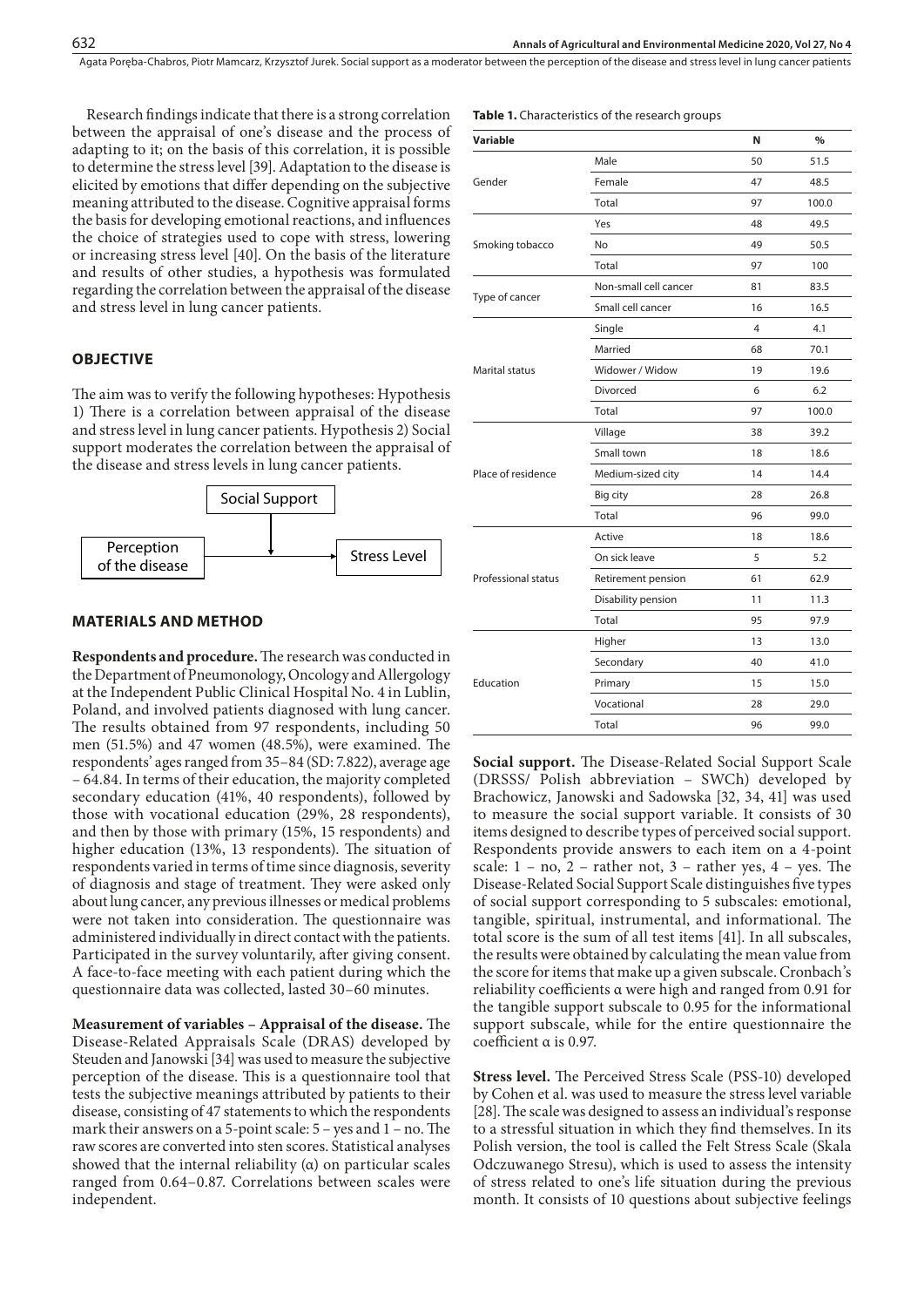that accompany problems, personal events, behaviours and ways of coping. The questions relate both to the assessment of stress intensity connected with one's life situation during the last month, and the effectiveness of coping [42]. The total scale score is the sum of all items. The score values are 0–40, with higher scores indicating higher perceived stress. In the case of the stress scale, the results were obtained by calculating the mean value from values obtained for all questions. Cronbach's internal reliability coefficient α was high – 0.91.

**Statistical analysis.** The two hypotheses were tested with regression models using the PROCESS procedure for IBM SPSS Statistics, version 25.00 [43]. This procedure enables the testing of over 70 models of moderation, mediation or moderated mediation. To verify the hypotheses, the so-called Model 1 was used which tested the effect of an interaction between the subjective appraisal of the disease and social support in relation to the dependent variable: stress level. The mean values, standard deviations of variables and correlations are presented in Table 2.

#### **RESULTS**

**Correlations.** Table 2 shows the results of the analysis of Pearson's correlation coefficient between studied variables. Almost all dimensions of disease appraisal are correlated with each other. The stress level is correlated with the appraisal of the disease as a threat ( $r = -.58$ ;  $p < .001$ ), loss ( $r = -.45$ ;  $p < .001$ ), challenge (r = -. 30;  $p < .01$ ), harm (r = -.41;  $p < .001$ ), and significance  $(r = -.34; p < .01)$ . There was no correlation between stress levels and social support, or between social support and any type of disease assessment. The results confirmed Hypothesis 1 about the correlation between the appraisal of the disease and stress level.

**Moderation.** The results revealed a statistically significant moderating effect of social support on the relationship between the harm scale and stress level. Moreover, an increase in the determination coefficient  $R^2 (R^2 = 0.060)$ ,  $F(1.93) = 9.39$ ;  $p = 0.003$  was found to be low, but still statistically significant. As shown in Table 3, a negative relationship close to statistical significance between the predictor and the dependent variable was recorded when social support was low, whereas with higher social support, this relationship was clearly stronger. The results are illustrated in Figure 1.

**Table 3.** Influence of perception of disease as harm on the stress level, depending on social support

|                |         |      |         |         | 95% CI  |             |  |
|----------------|---------|------|---------|---------|---------|-------------|--|
| Social support | B       | SE   |         | р       | LLCI    | <b>ULCI</b> |  |
| Low            | $-0.21$ | 0.11 | $-1.81$ | 0.073   | $-0.43$ | 0.02        |  |
| Moderate       | $-0.34$ | 0.09 | 3.92    | < 0.001 | $-0.51$ | $-0.17$     |  |
| High           | $-0.51$ | 0.08 | $-6.51$ | < 0.001 | $-0.67$ | $-0.36$     |  |



**Figure 1.** Moderating effect of social support

On the other hand, the results showed that the moderating effect of social support on the relationship between the value scale and stress level was only close to statistical significance. An increase in the determination coefficient  $R^2$  ( $R^2$  = 0.035),  $F(1.92) = 3.13$ ;  $p = 0.080$  was low, being only close to statistical significance. As can be seen in Table 4, in the situation of low social support, the correlation between the predictor and the dependent variable was statistically insignificant, whereas when the moderator was high, this correlation was negative and statistically significant. The results are illustrated in Figure 2.

No moderating effect of social support was noted for the relationship between the stress level and the scale of Threat  $(R^2 (R^2 = 0.010), F (1, 93) = 1.61; p = 0.207)$ ; Gain  $(R^2 (R^2 =$ 0.001), *F* (1.93) = 0.32; *p* = 0.858); Interruption ( $R^2$  ( $R^2$  = 0.019),  $F(1.92) = 3.72$ ;  $p = 0.057$ ); Challenge ( $R^2 (R^2 = 0.000)$ ,  $F(1.93) = 0.00; p = 0.972$ , and Significance ( $R^2 (R^2 = 0.034)$ ,  $F(1.92) = 2.09; p = 0.152$ .

**Table 2.** Mean values, standard deviations and correlations for studied variables

| Variable            | M    | SD   |                          | 2        | 3        | 4        | 5        | 6      | 7        | 8                 |
|---------------------|------|------|--------------------------|----------|----------|----------|----------|--------|----------|-------------------|
| 1. DA: Threat       | 2.55 | 0.92 | $\overline{\phantom{a}}$ |          |          |          |          |        |          |                   |
| 2. DA: Gain         | 3.11 | 0.71 | $.51***$                 | ٠        |          |          |          |        |          |                   |
| 3. DA: Loss         | 2.60 | 0.82 | $.69***$                 | $.55***$ | ٠        |          |          |        |          |                   |
| 4. DA: Challenge    | 2.36 | 0.73 | $.39***$                 | $.50**$  | $.43***$ | $\sim$   |          |        |          |                   |
| 5. DA: Harm         | 3.36 | 0.76 | $.54**$                  | $.39***$ | $.65***$ | $.32**$  | ٠        |        |          |                   |
| 6. DA: Value        | 3.24 | 1.01 | $.28**$                  | $.35***$ | .19      | $.41**$  | .06      | $\sim$ |          |                   |
| 7. DA: Significance | 1.74 | 0.71 | $.66***$                 | $.24*$   | $.45***$ | $.33**$  | $.40**$  | .20    | ٠        |                   |
| 8.Stress level      | 1.73 | 0.66 | $-0.58***$               | $-.15$   | $-45***$ | $-.30**$ | $-41***$ | $-19$  | $-.34**$ | $\hspace{0.05cm}$ |
| 9. Social support   | 1.45 | 0.60 | .47                      | .15      | $-05$    | .05      | $-.11$   | .20    | .06      | .11               |
|                     |      |      |                          |          |          |          |          |        |          |                   |

\* p <0.05; \*\* p <0.01; \*\*\* p <0.001; DA – disease appraisal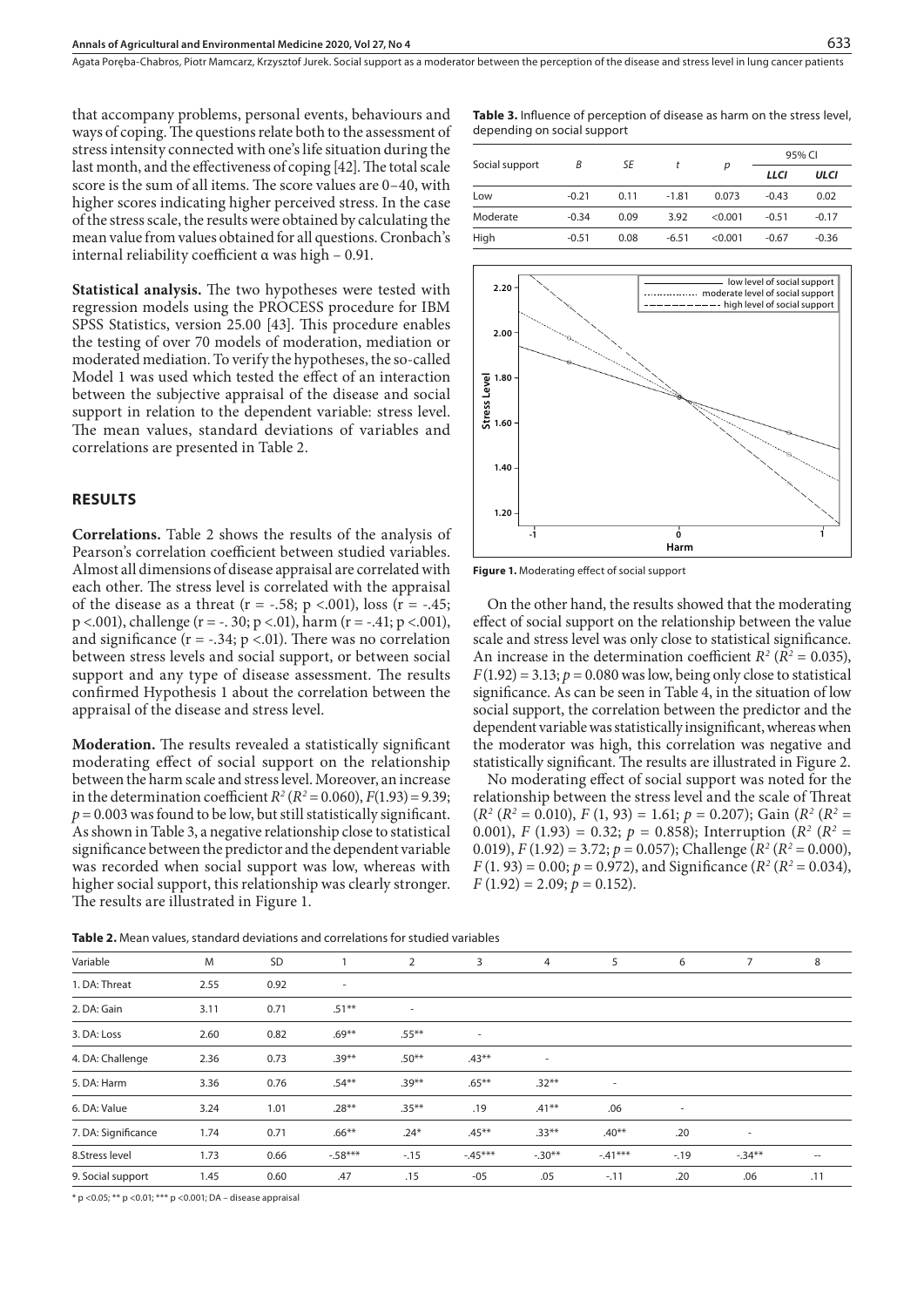**Table 4.** Influence of perception of disease as a value on stress level, depending on social support

| Social support | B       | SE   | t       | p     | 95% CI  |         |  |
|----------------|---------|------|---------|-------|---------|---------|--|
|                |         |      |         |       | LLCI    | ULCI    |  |
| Low            | $-0.04$ | 0.09 | $-0.48$ | 0.629 | $-0.22$ | 0.14    |  |
| Moderate       | $-0.15$ | 0.07 | $-2.17$ | 0.033 | $-0.30$ | $-0.01$ |  |
| High           | $-0.30$ | 0.11 | $-2.64$ | 0.010 | $-0.53$ | $-0.07$ |  |



**Figure 2.** Moderating effect of social support

#### **DISCUSSION**

The results demonstrate that informational support in the situation of lung cancer may intensify the level of perceived stress, thus losing its function of a resource. Analyses show that lung cancer patients exhibit higher stress level when they receive more informational support. In other words, more stressed individuals rated higher the informational support they received. These results are consistent with other studies that indicate the role of social support in shaping adverse adaptive behaviours, which is explained as the incompatibility or inadequacy of the type of support to a given individual [44]. In their research, Shiozoaki et al. proved that significant others who preferred a support style based on avoiding conversations with patients about the problem situation, greatly reduced their psychological adjustment to the disease [45]. Information concerning lung cancer is widely available, but for the most part it is negative. On the basis of all the information received from other patients and medical staff, or available online and on TV, individuals associate lung cancer with very poor prognosis and high mortality. It is commonly believed to be a terminal disease. According to Lifton, receiving a cancer diagnosis is an extreme stress situation, or a life-threatening situation. The individual is suddenly and unpredictably confronted with death [46]. The emphasis in the situation of lung cancer diagnosis is on what patients can do to improve their wellbeing connected with the negative effects of treatment, rather than on how they can recover. In society, cancer is considered to be a negative event [47]. Therefore, obtaining information about lung cancer may be connected with higher stress levels, which may justify the above findings. However, taking into account the moderating role of social support,

it can be stated that it fulfils its function in forming a stress response to cancer. A statistically significant moderating effect was observed of social support on the relation between the appraisal of the disease as harm and the stress level,. With low social support, only a close to statistical significant negative relationship between the appraisal of the disease as harm and the stress level was observed, whereas with higher intensity of this moderator, this relationship was significant and clearly stronger. It can therefore be concluded that people who rated their disease higher on the harm scale had lower stress levels. Hence, it can be concluded that social support is of great importance in forming a response to cancer. The first to view social support in this way were Cassel and Cobb [48, 49], who pointed out that this variable acted as a buffer to combat stress.They also described inter-human relations as a moderator of harmful effects of stress on the functioning of individuals. Social support maintains or encourages the individual's efforts aimed at beneficial adaptation. It may also intervene between the cognitive appraisal of an event and the stress response [50]. Women suffering from breast cancer appraised their disease as carrying less risk when they received information about successful treatment from others. What follows is that mere knowledge of the possibility of obtaining social support may reduce stress [51]. Other studies have also demonstrated that higher social support is related to an increase in factors determining the quality of life [52].

#### **CONCLUSIONS AND CLINICAL IMPLICATIONS**

The research results demonstrate that social support plays a substantial role. It is important to diagnose the individual specific needs of lung cancer patients concerning needed support. In the case of chronic and long-term diseases, it is crucial that the support should be adequate to the patient's current physical and mental condition. Moreover, it is important to expand knowledge about how lung cancer patients function to adjust support methods. The results indicating a positive correlation between informational support and stress levels are an important source of knowledge for those responsible for training medical staff on how to provide patients with information about their disease, i.e. how to give a diagnosis or inform about the course of treatment.

#### **REFERENCES**

- 1. Miller KD, Nogueira L, Mariotto AB, Rowland JH, Yabroff KR, Alfano CM, et al. Cancer treatment and survivorship statistics, 2019. CA Cancer J Clin. 2019;
- 2. Zatoński WA, Sulkowska U, Didkowska J. Cancer epidemiology in Poland. Nowotwory J Oncol [Internet]. 2015; 65(3): 179–96. doi: 10.5603/NJO.2015.0041
- 3. Lin H-T, Liu F-C, Wu C-Y, Kuo C-F, Lan W-C, Yu H-P. Epidemiology and Survival Outcomes of Lung Cancer: A Population-Based Study. Domagala-Kulawik J, editor. Biomed Res Int [Internet]. 2019; 2019: 8148156. Available from:<https://doi.org/10.1155/2019/8148156>
- 4. Lee Y, Baek JM, Jeon YW, Im EO. Illness perception and sense of wellbeing in breast cancer patients. Patient Prefer Adherence. 2019; 13: 1557–1567. doi: 10.2147/PPA.S225561
- 5. Akbari S, Dortaj F, Ranjgar B, Akbari ME. The effect of personality, social support, and life events on overall survival in breast cancer. Int J Cancer Manag. 2019; 12(3): e83625. doi: 10.5812/ijcm.83625. doi: 10.4103/njcp.njcp\_372\_17
- 6. Ozbayir T, Gok F, Arican S, Koze B S, Uslu Y. Influence of demographıc factors on perceıved socıal support among adult cancer patients in Turkey. Niger J Clin Pract. 2019; 22: 1147–56.